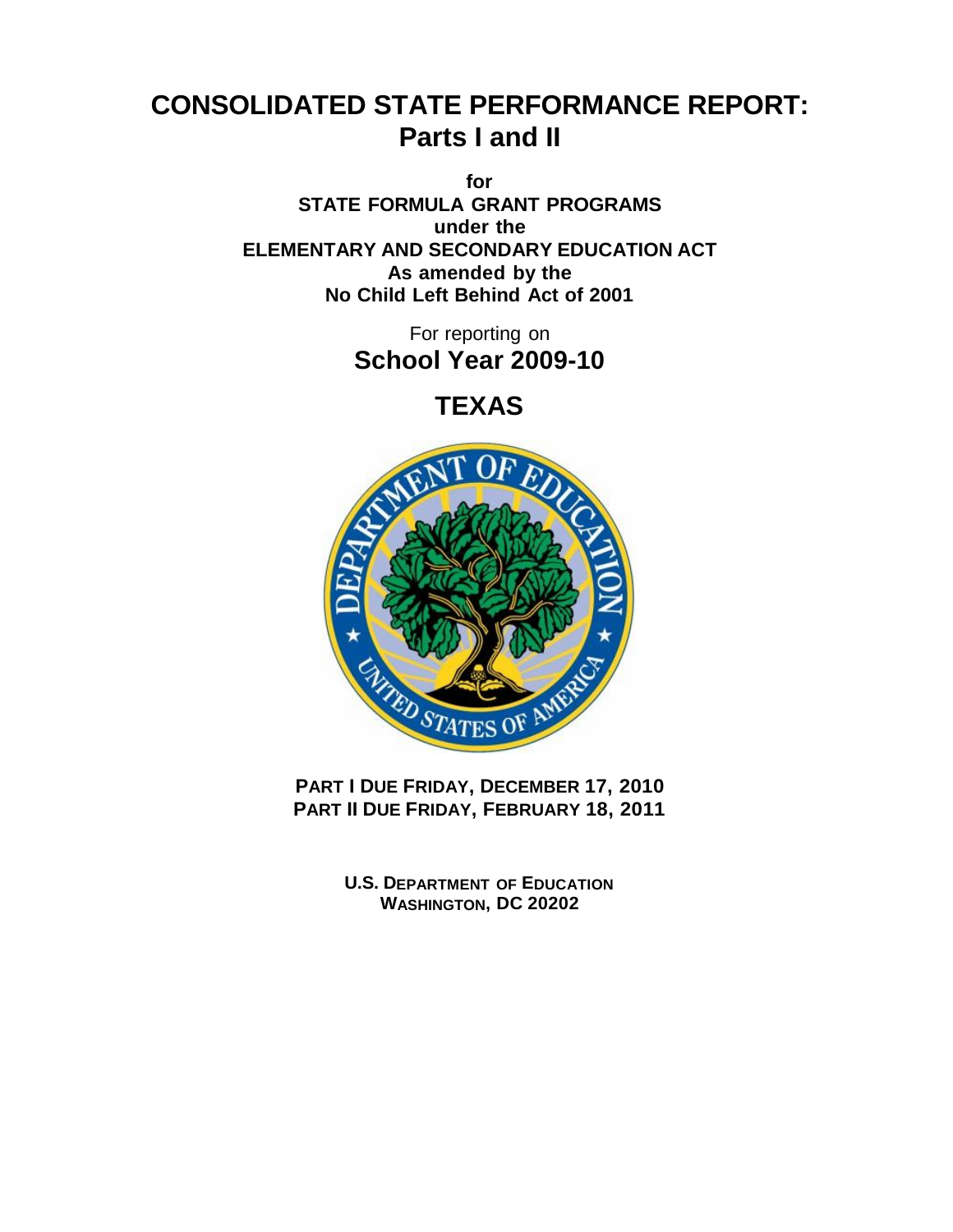#### **1.9 EDUCATION FOR HOMELESS CHILDREN AND YOUTHS PROGRAM** Texas SY2009-10

This section collects data on homeless children and youths and the McKinney-Vento grant program.

In the table below, provide the following information about the number of LEAs in the State who reported data on homeless children and youths and the McKinney-Vento program. The totals will be automatically calculated.

|                                                                                                                                      |       | # LEAs Reporting Data |
|--------------------------------------------------------------------------------------------------------------------------------------|-------|-----------------------|
| LEAs without subgrants                                                                                                               | 1.128 | 397                   |
| LEAs with subgrants                                                                                                                  | 127   | 113                   |
| Total                                                                                                                                | 1.255 | 510                   |
| <b>Comments:</b> There were 64 McKinney-Vento subgrantees that served as fiscal agents with a total of 127 LEAs participating in the |       |                       |

McKinney-Vento program.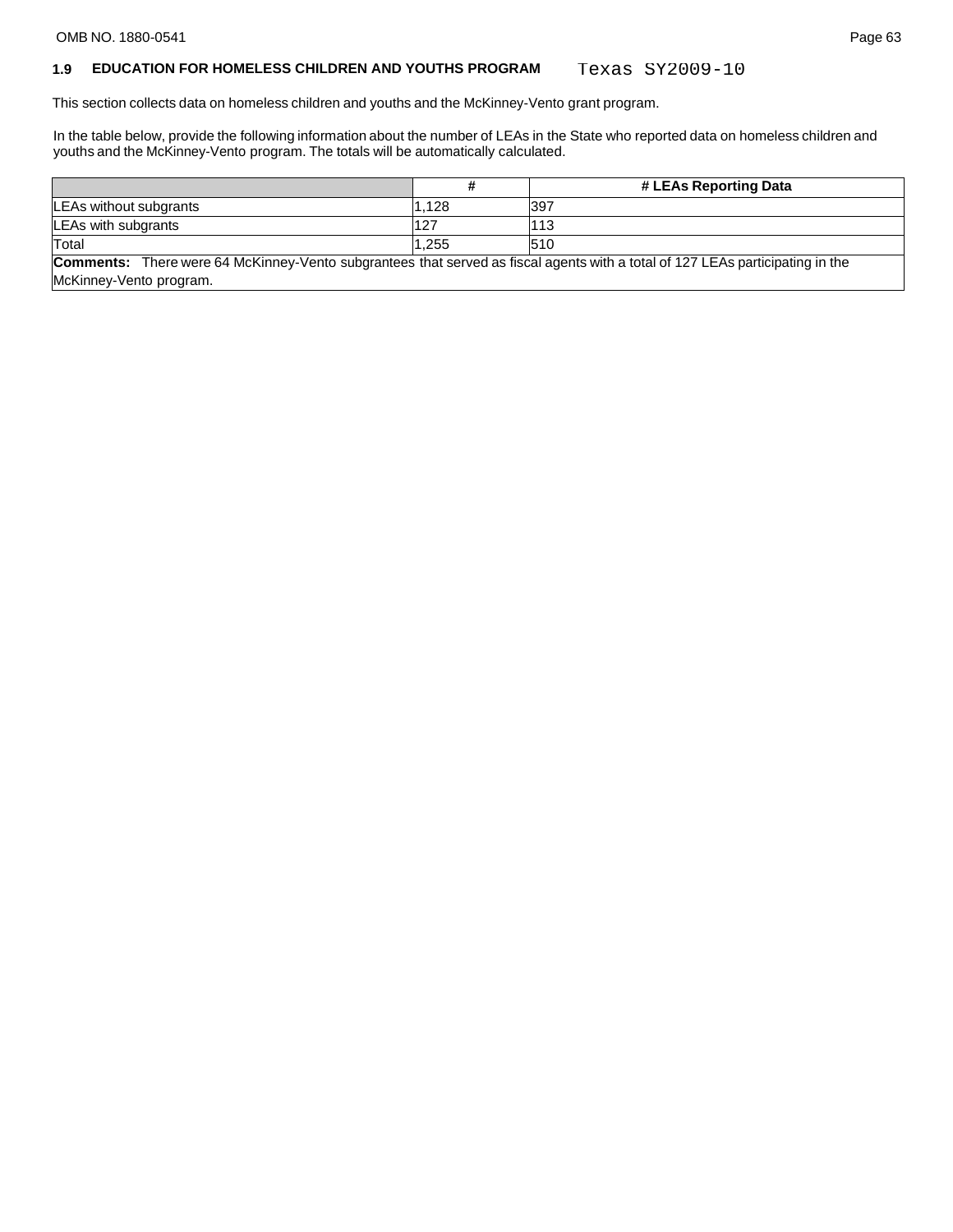# **1.9.1 All LEAs (with and without McKinney-Vento subgrants)**

The following questions collect data on homeless children and youths in the State.

# **1.9.1.1 Homeless Children And Youths**

In the table below, provide the number of homeless children and youths by grade level enrolled in public school at any time during the regular school year. The totals will be automatically calculated:

|                      | # of Homeless Children/Youths Enrolled in Public | # of Homeless Children/Youths Enrolled in Public |
|----------------------|--------------------------------------------------|--------------------------------------------------|
| Age/Grade            | <b>School in LEAs Without Subgrants</b>          | <b>School in LEAs With Subgrants</b>             |
| Age 3 through 5 (not |                                                  |                                                  |
| Kindergarten)        | 1,933                                            | 4,129                                            |
| Κ                    | 2,494                                            | 4,991                                            |
|                      | 2,474                                            | 5,419                                            |
| $\overline{2}$       | 2,218                                            | 4,710                                            |
| 3                    | 2,056                                            | 4,376                                            |
| 4                    | 1,889                                            | 4,205                                            |
| 5                    | 1,848                                            | 3,911                                            |
| 6                    | 1,584                                            | 3,177                                            |
| 7                    | 1,638                                            | 2,991                                            |
| 8                    | 1,589                                            | 3,001                                            |
| 9                    | 1,655                                            | 3,278                                            |
| 10                   | 1,280                                            | 2,196                                            |
| 11                   | 1,244                                            | 2,099                                            |
| 12                   | 1,453                                            | 2,257                                            |
| Ungraded             | N <sub>5</sub>                                   | N <sub>5</sub>                                   |
| Total                |                                                  |                                                  |
| <b>Comments:</b>     |                                                  |                                                  |

# **1.9.1.2 Primary Nighttime Residence of Homeless Children and Youths**

In the table below, provide the number of homeless children and youths by primary nighttime residence enrolled in public school at any time during the regular school year. The primary nighttime residence should be the student's nighttime residence when he/she was identified as homeless. The totals will be automatically calculated.

|                                                                                            | # of Homeless Children/Youths - LEAs<br><b>Without Subgrants</b> | # of Homeless Children/Youths -<br><b>LEAs With Subgrants</b> |
|--------------------------------------------------------------------------------------------|------------------------------------------------------------------|---------------------------------------------------------------|
| Shelters, transitional housing, awaiting foster care                                       | 2,659                                                            | 7,613                                                         |
| Doubled-up (e.g., living with another family)                                              | 20.539                                                           | 36.995                                                        |
| Unsheltered (e.g., cars, parks, campgrounds,<br>temporary trailer, or abandoned buildings) | 1.202                                                            | 4,049                                                         |
| Hotels/Motels                                                                              | 955                                                              | 2,083                                                         |
| Total                                                                                      | 25,355                                                           | 50,740                                                        |
| Comments:                                                                                  |                                                                  |                                                               |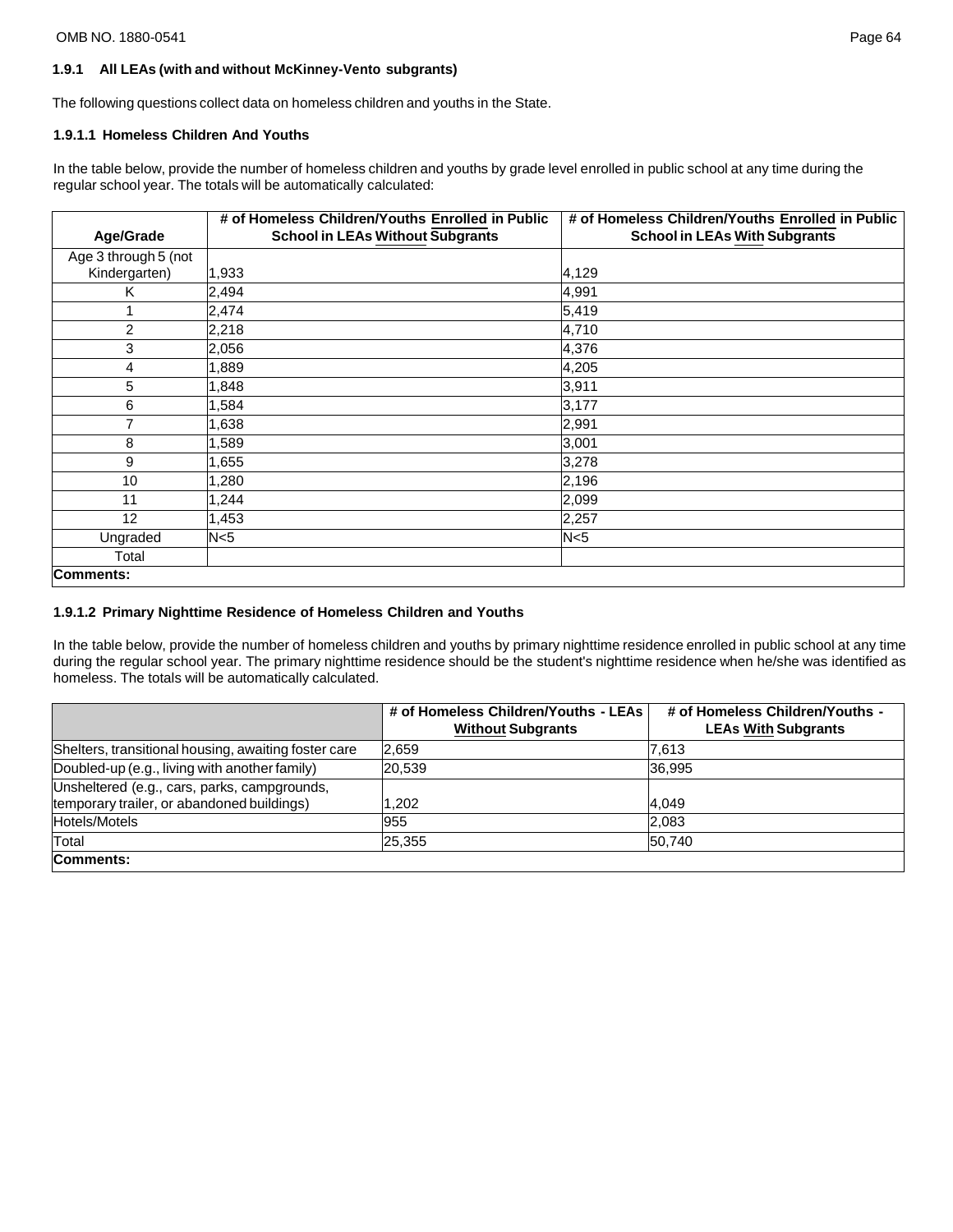# **1.9.2 LEAs with McKinney-Vento Subgrants**

The following sections collect data on LEAs with McKinney-Vento subgrants.

# **1.9.2.1 Homeless Children and Youths Served by McKinney-Vento Subgrants**

In the table below, provide the number of homeless children and youths by grade level who were served by McKinney-Vento subgrants during the regular school year. The total will be automatically calculated.

| Age/Grade                          | # Homeless Children/Youths Served by Subgrants |
|------------------------------------|------------------------------------------------|
| Age 3 through 5 (not Kindergarten) | 3,985                                          |
| Κ                                  | 4,843                                          |
|                                    | 5,264                                          |
| $\overline{2}$                     | 4,580                                          |
| 3                                  | 4,280                                          |
| 4                                  | 4,097                                          |
| 5                                  | 3,813                                          |
| 6                                  | 3,081                                          |
| 7                                  | 2,899                                          |
| 8                                  | 2,911                                          |
| 9                                  | 3,194                                          |
| 10                                 | 2,137                                          |
| 11                                 | 2,035                                          |
| 12                                 | 2,190                                          |
| Ungraded                           |                                                |
| Total                              | 49,309                                         |
| Comments:                          |                                                |

#### **1.9.2.2 Subgroups of Homeless Students Served**

In the table below, please provide the following information about the homeless students served during the regular school year.

|                                     | # Homeless Students Served |
|-------------------------------------|----------------------------|
| Unaccompanied youth                 | 2.250                      |
| Migratory children/youth            | 460                        |
| Children with disabilities (IDEA)   | 3,912                      |
| Limited English proficient students | 6,859                      |
| Comments:                           |                            |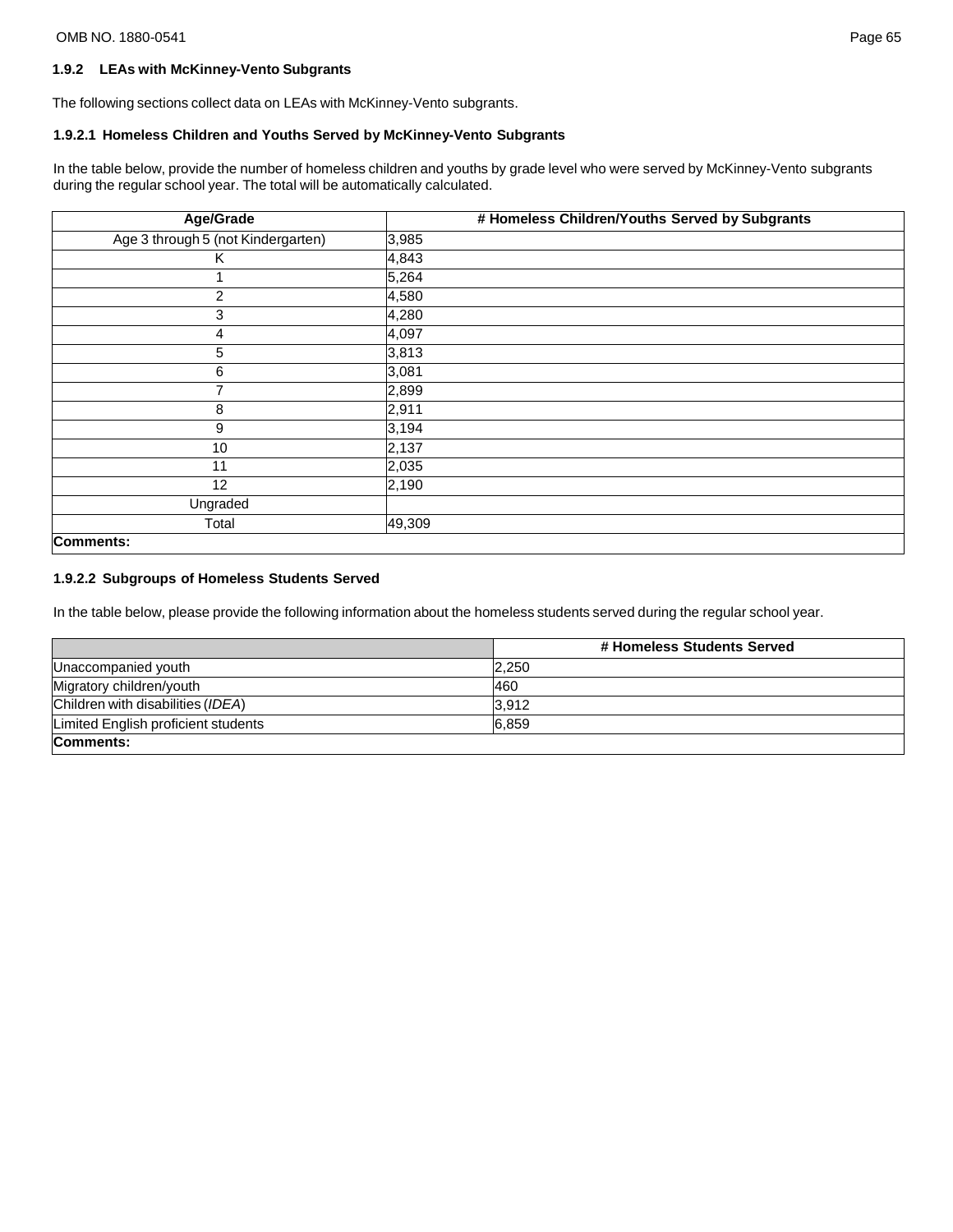# **1.9.2.3 Educational Support Services Provided by Subgrantees**

In the table below, provide the number of subgrantee programs that provided the following educational support services with McKinney-Vento funds.

|                                                               | # McKinney-Vento Subgrantees That Offer |
|---------------------------------------------------------------|-----------------------------------------|
| Tutoring or other instructional support                       | 39                                      |
| Expedited evaluations                                         | 17                                      |
| Staff professional development and awareness                  | 47                                      |
| Referrals for medical, dental, and other health services      | 34                                      |
| Transportation                                                | 42                                      |
| Early childhood programs                                      | 16                                      |
| Assistance with participation in school programs              | 37                                      |
| Before-, after-school, mentoring, summer programs             | 40                                      |
| Obtaining or transferring records necessary for enrollment    | 32                                      |
| Parent education related to rights and resources for children | 42                                      |
| Coordination between schools and agencies                     | 41                                      |
| Counseling                                                    | 28                                      |
| Addressing needs related to domestic violence                 | 29                                      |
| Clothing to meet a school requirement                         | 45                                      |
| School supplies                                               | 49                                      |
| Referral to other programs and services                       | 40                                      |
| Emergency assistance related to school attendance             | 33                                      |
| Other (optional – in comment box below)                       | 4                                       |
| Other (optional – in comment box below)                       | 2                                       |
| Other (optional – in comment box below)                       |                                         |

The response is limited to 8,000 characters.

58 MV subgrantees, out of the total of 64 MV subgrantees, responded to requests for this information. Therefore, these responses indicate the number of subgrantees out of the 58 respondents that provided the given support service with MV funds.

The first other option are services related to applying to college—assistance with financial aid, college applications, college visits, etc.—4 respondents.

The second other option is assistance with accessing services at a shelter--2 respondents.

The third other option is tuition for dual credit courses at a local college--1 respondent.

### **1.9.2.4 Barriers To The Education Of Homeless Children And Youth**

In the table below, provide the number of subgrantees that reported the following barriers to the enrollment and success of homeless children and youths.

|                                       | # Subgrantees Reporting |
|---------------------------------------|-------------------------|
| Eligibility for homeless services     |                         |
| School Selection                      |                         |
| Transportation                        | 24                      |
| School records                        | l19                     |
| Immunizations                         | 19                      |
| Other medical records                 |                         |
| Other Barriers – in comment box below | 10                      |

The response is limited to 8,000 characters.

58 MV subgrantees, out of the total of 64 MV subgrantees, responded to requests for this information. Therefore, these responses indicate the number of subgrantees out of the 58 respondents that reported the given barriers to the enrollment and success of homeless children and youths.

10 respondents listed other barriers. These other barriers include: housing for unaccompanied homeless youth, under 18, who were parents; housing for unaccompanied homeless youth in general; assisting unaccompanied youth access services; staff turnover for the homeless liaison staff; parental/family/domestic issues and conflicts; difficulties working with other states; uniforms; counseling; and lack of understanding the needs of this population.